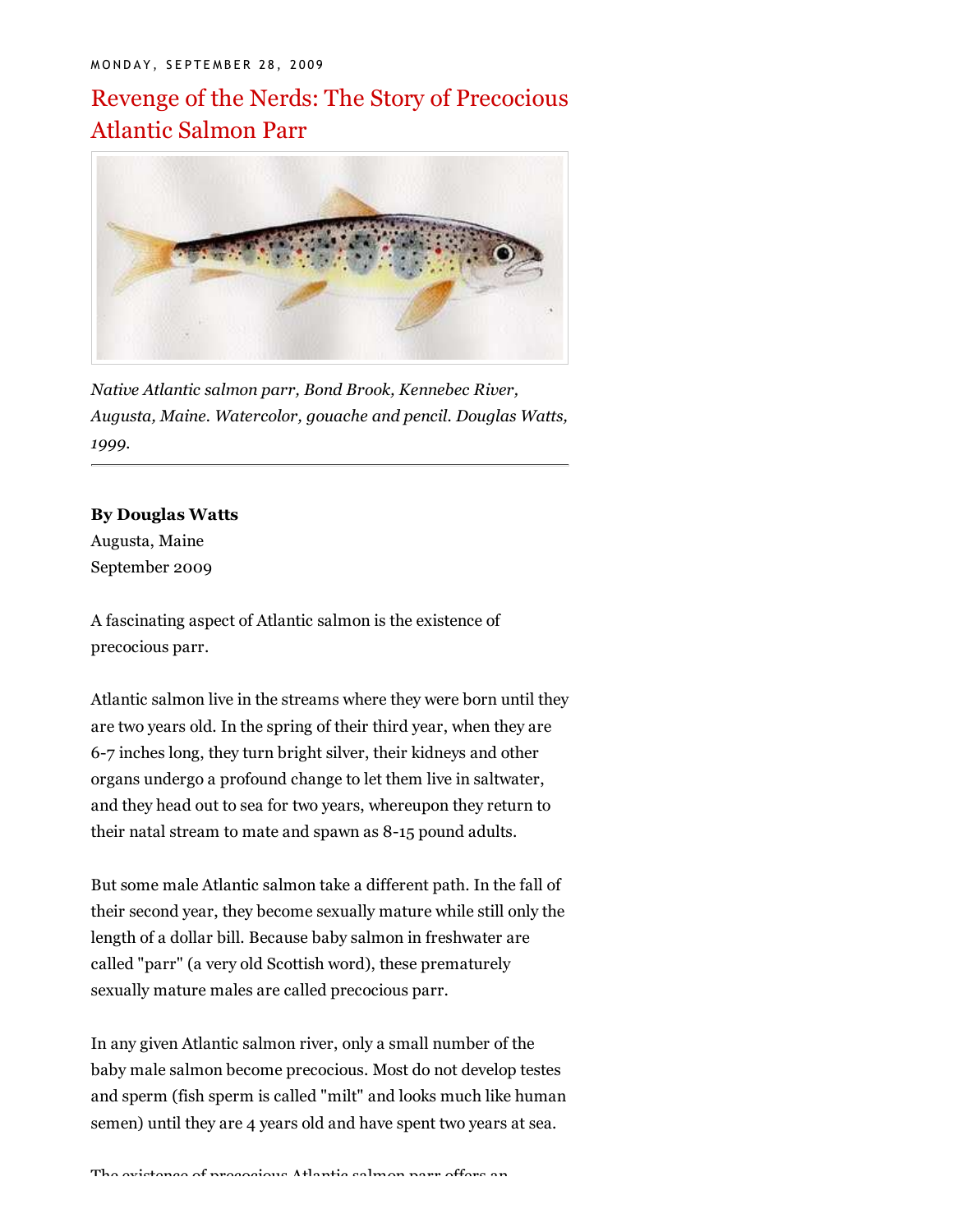The existence of precocious Atlantic salmon parr offers an insightful window into the mechanics of evolutionary biology. To look into this window, we need some background on the basics of the Atlantic salmon's life history.

Atlantic salmon are anadromous fish, which means they are born in freshwater but spend most of their adult life in saltwater, returning only to freshwater to mate and spawn. Atlantic salmon adults have developed an amazing ability to return from their two year stint in the ocean to almost the exact river or stream (or river and stream section) where they were born in order to mate and spawn. How salmon do this is still not known, but smell is considered the most likely candidate. Somehow, salmon can remember the "smell" of their birthplace and unerringly follow it back to where they were once babies. Other anadromous fish such as alewives and shad also share this "homing" ability.

Most Atlantic salmon return to their home rivers in the spring and summer of their fourth year, having spent two years in freshwater and two years in saltwater. In the late fall, the female salmon select nesting sites in the shallow tails of large pools in their natal rivers. These sites are chosen with great care because the fertilized eggs of salmon must remain in the riverbed for 5 months, from late fall to the next spring, before hatching into baby salmon. To build the nest for her eggs (called a "redd," another Scottish word), the female turns on her side and vigorously flaps her tail and body to create a powerful current of water directed at the stream bottom. The force of this jet of water causes the stones on the stream bottom to become momentarily suspended in the water column, whereupon the stream current carries them a short distance downstream. As you can imagine, for this technique to work, the female must choose a nesting site with just the right sized stones (about the size of tennis balls) and with enough current to carry them a small distance downstream once they are dislodged by the shaking of her tail. These sites are invariably located at the end of a pool, just above a small riffle or rapids, where the water becomes shallow and current begins to accelerate before it spills over the riffle just downstream.

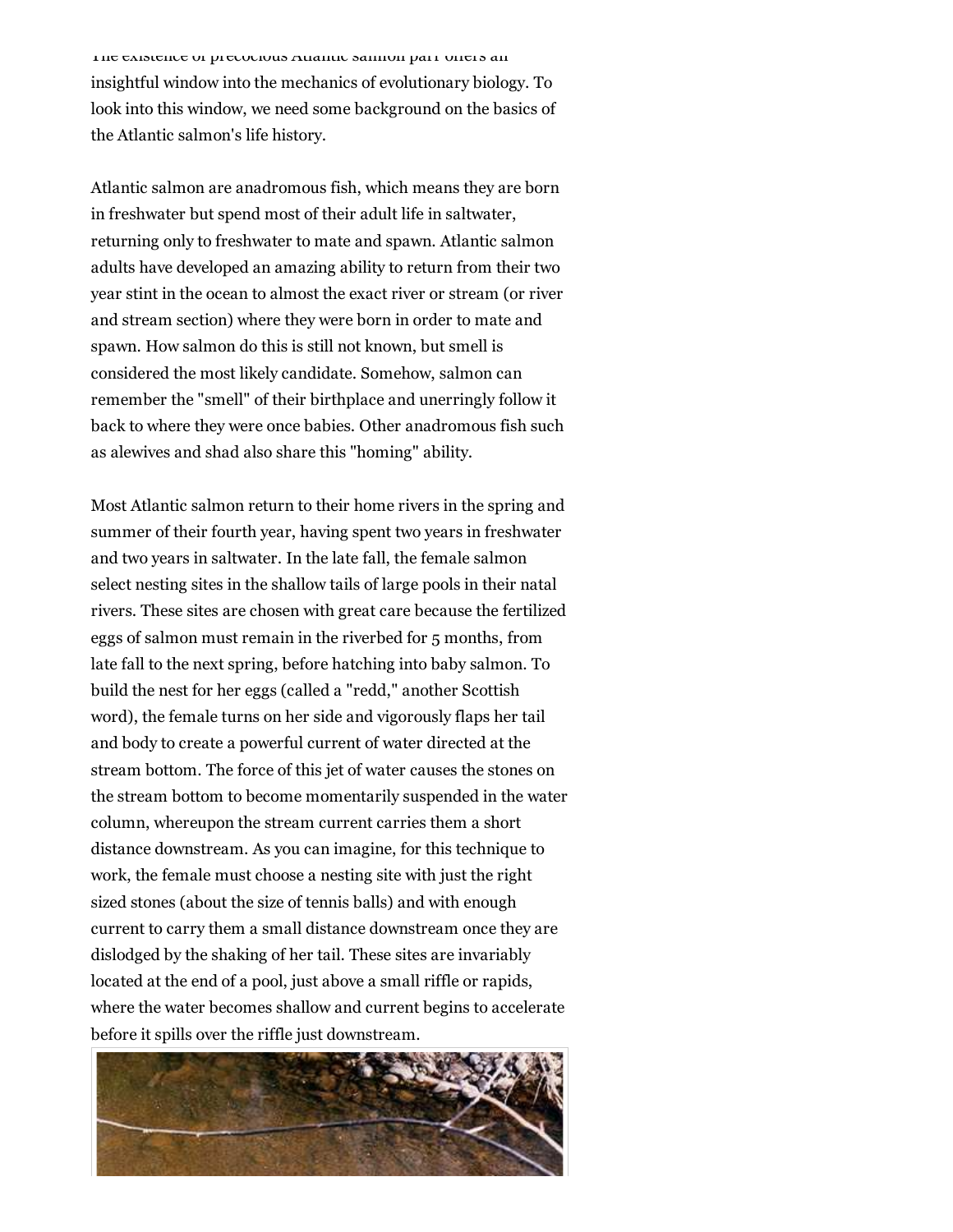

*This photo shows a 30 inch female Atlantic salmon turning on her side and digging her second redd in Bond Brook, Kennebec RIver, Augusta, Maine. Her first redd is visible at the far right.*

After many hours of turning on her side and fanning the water vertically, the female creates a depression in the stream gravel that is roughly 1.5 - 2 feet in diameter and 1 foot deep, with excavated stones in a loose pile just downstream. It is at this point that she selects a male salmon as her partner. The male and female salmon, positioned alongside each other, pointing upstream with their sides touching, then go into a series of brief, quivering mutual orgasms which culminates in the female discharging her eggs into the depression in the gravel and the male simultaneously discharging his milt onto them. Both the eggs (which are the size of small peas) and the milt are somewhat heavier than water, and if everything goes right, the sexual act ends with a kettle-sized depression in the gravel filled with several hundred eggs blanketed and covered in pearlescent milt. This is repeated until the female determines that the depression is sufficiently filled with eggs. She and the male then break off and the female swims a few feet upstream of her nest and repeats the digging process with vigorous beats of her tail. But this time, the female is not trying to dig a nest, she is instead dislodging the stones so that the current will carry them downstream and fill in her egg-filled nest. By repeating this process for several hours, her nest becomes a humped pile of river stones with the eggs safely nestled at the bottom of a sizeable pile of loose, clean gravel. Because most female salmon carry 7-10,000 eggs, far more than one nest can accommodate, the female then digs a second nest and spawns again until she has laid all her eggs.

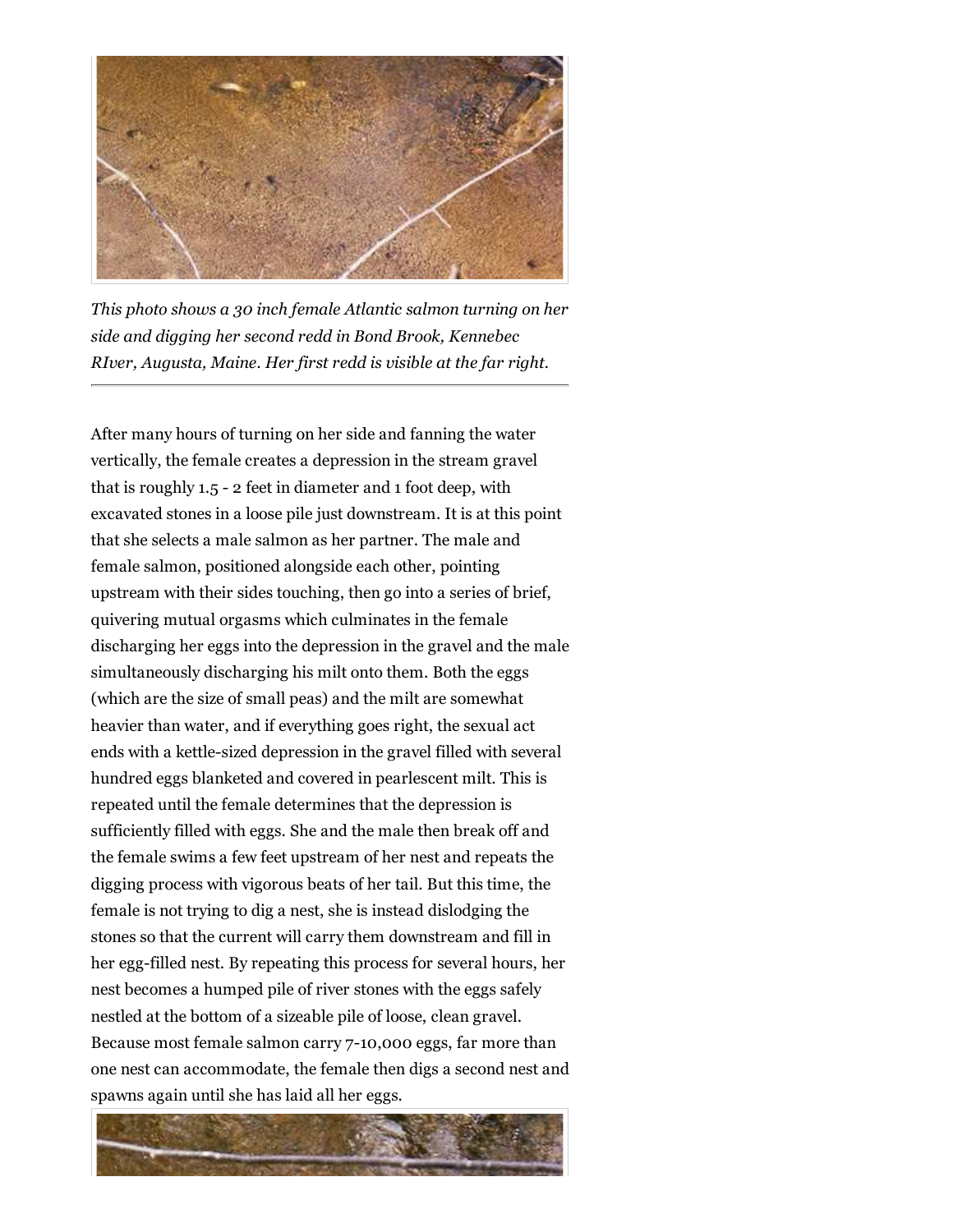

*This photo shows a female Atlantic salmon at left, on her side digging her redd, while a large male (34-36 inches) in the center of the photo "guards" the female and her redd from other males. At the moment this photo was taken, the female had curved her body into a horseshoe and made a powerful downthrust with her tail to dislodge stones from the stream bed. The cloud of sediment from her downthrust can be seen just to the left of the male. Close examination of the male shows his distinctive pink and brick red coloration along his flanks. Large male salmon take on this color only when they are spawning. Just to the right of the male salmon is a 12 inch brown trout, which illustrates how big the male salmon is. Bond Brook, Kennebec River, Augusta, Maine, Nov. 1, 1996.*



*The 30 inch female salmon fully on her side at the beginning of her digging thrust. A 12 inch male brown trout can be seen in the lower right hand corner of the photo. Brown trout and Atlantic salmon are very closely related species and for this reason, male brown trout respond to the pheromones released by spawning female Atlantic salmon and will try to mate with them.*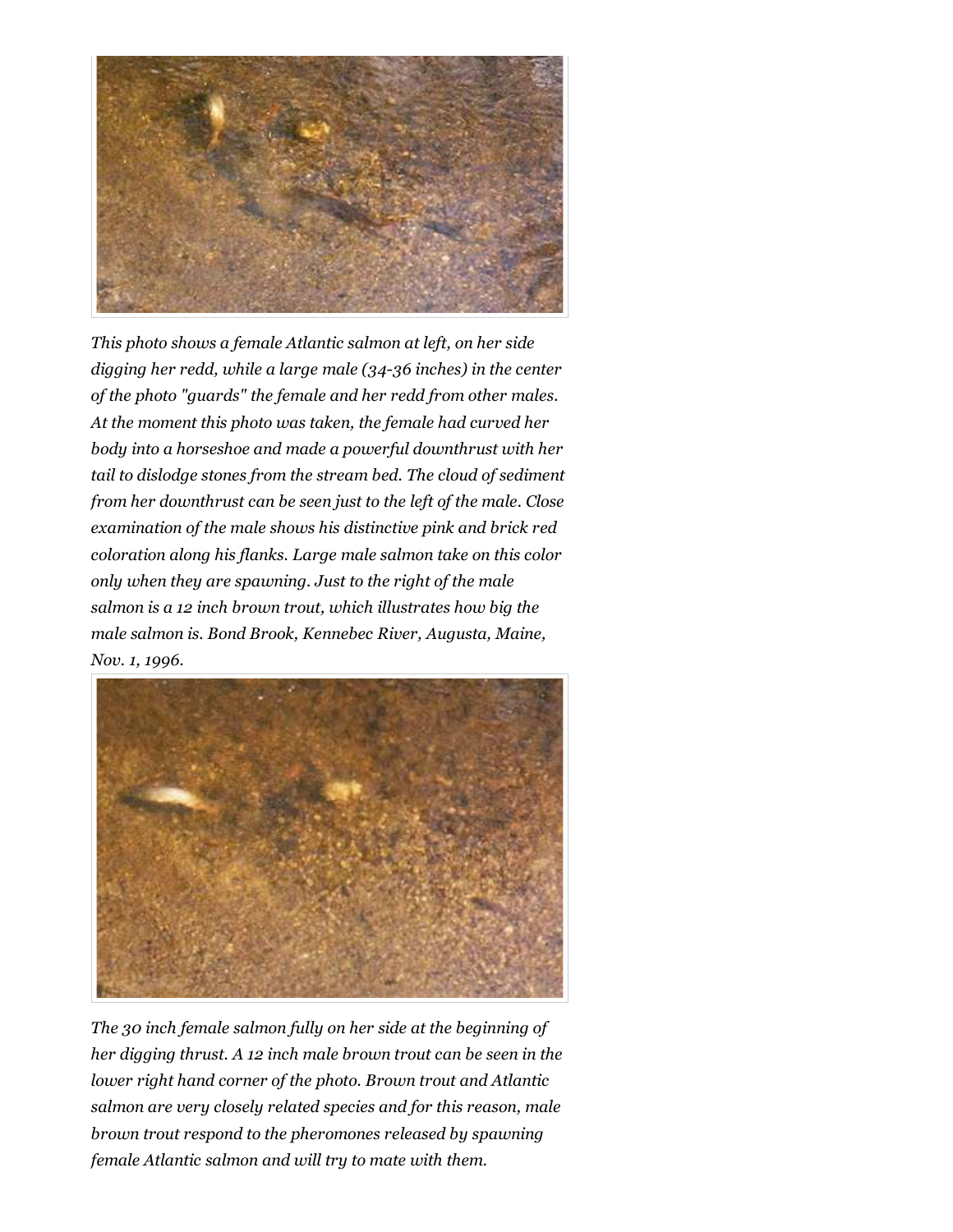Like many animals, male Atlantic salmon aggressively compete with each other for the right to mate with females. Male salmon compete by "claiming" a female as she is digging her nest and then trying to drive all other interested males away from the nesting site. While male salmon do not bite each other, they will use their heads and snouts (which become curiously enlarged and curved at spawning season) as battering rams to "head butt" a particularly obstinate competitor. As a rule, the larger male tends to win these competitive displays and the smaller male (or simply less aggressive male) moves away to find another available female or to wait on the sidelines for a rematch. In cases where three or more males are vying for one female, these competitive matches are tumultous, with the male salmon chasing each other up and down a pool and in the shallows. This frenzy can continue for several days, especially if additional males arrive in the area after being driven off by other males at nests up or downstream, or as fresh males arrive from the ocean. The male battles only end when all the females in the area have spawned.

Enter stage right our little friends, precocious parr. Precocious parr are sexually mature male Atlantic salmon, but are only the length of a dollar bill. They are only two years old (rather than four), and have never gone to the ocean. Adult male salmon which have gone to sea and back are big fish, anywhere from 28-44 inches long and weighing from eight to 40 pounds. They have swam from their home rivers more than 2,000 miles to their marine feeding grounds near Greenland and back, growing from 7 inches long to nearly 3 foot long in just two years. Most of their compatriots on this long migration did not survive, but were eaten by larger ocean predators at some point in their journey. These large males are the veterans, the survivors, are in the peak of condition, have a tummy full of milt and only one objective: to win a female salmon against all competitors and to pass along their genetic legacy.

So how does a precocious salmon parr that weighs a few ounces and is barely the length of an adult salmon's tail have any chance of competing for and winning a female? Isn't this totally wacky?

Precocious male salmon parr do this by using their tiny size as an asset. Their secret weapon is as comical as it is effective. Here's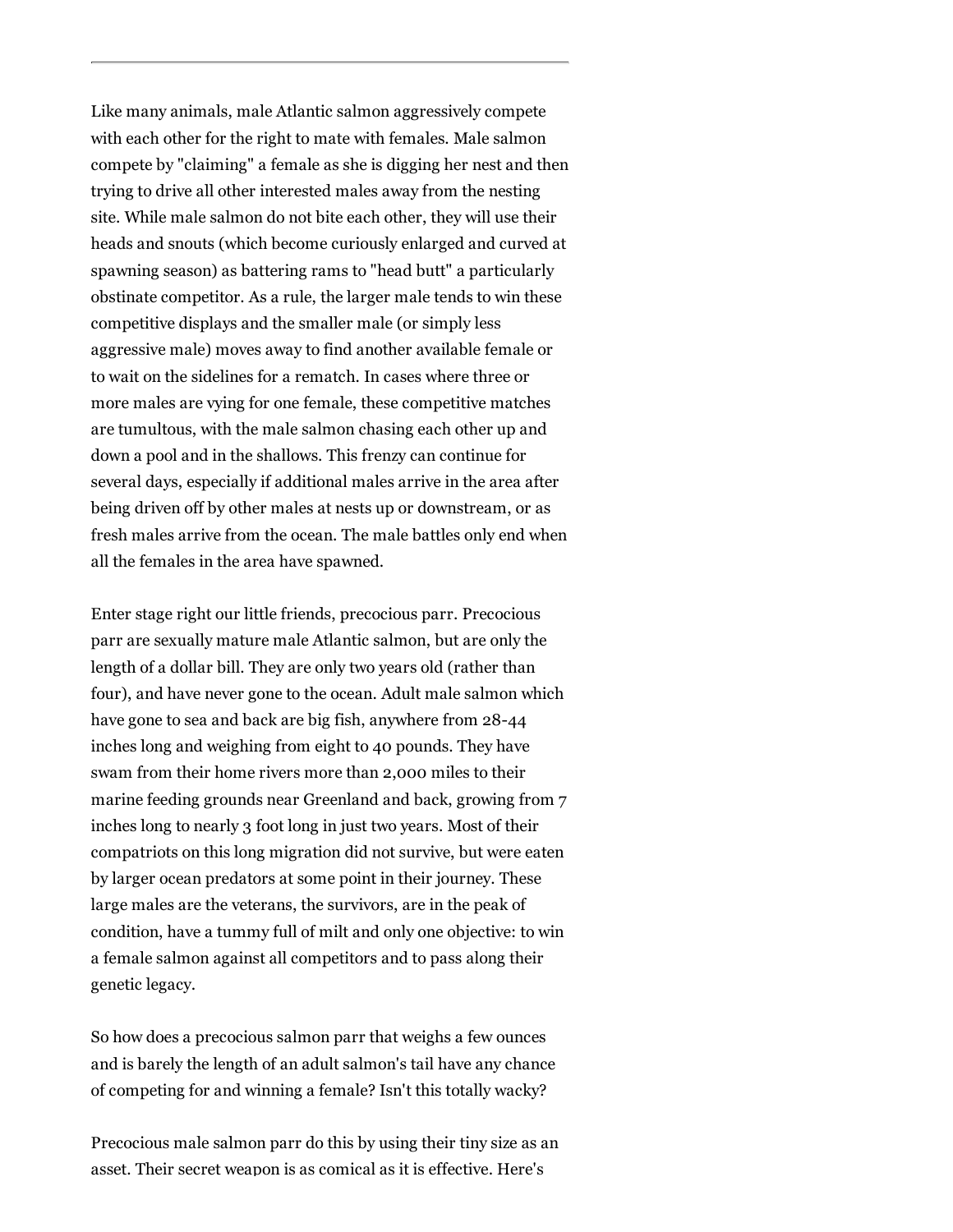the secret: during all of the time the big, giant male salmon are chasing each other around, fighting and vying between each other for "possession" of the female salmon and her nest, the precocious parr wait in the wings for the big males to be preoccupied with fighting other and then stealthily swim into the nest itself and sidle up alongside and underneath the female's abdomen, much like how a remora swims underneath the belly of a shark. Then they wait.

asset. Their secret weapon is as comical as it is effective. Here it is effective. Here  $\mathcal{L}_\text{max}$ 

The only time I have seen precocious parr mate with a female salmon is when there were also large males around, and a large male with the female. In these cases the precocious parr sidles up underneath the female's belly, waits for the female and large male to simultaneously emit eggs and milt and then the precocious parr emits his (much smaller) package of milt at the same time, which then settles into the nest with the eggs and the large male's milt. Interestingly, even though the tiny parr has a lot less milt to squirt onto the eggs than the large male, his abdomen is much closer to the eggs, because he positions himself underneath the female which places him just a few inches above where the eggs are deposited.



*Sunrise on the Kennebec River at Hallowell, Maine.*

#### **Evolutionary Persistence of Precocious Parr**

The reasons why and how precocious salmon parr exist must be viewed from the perspective of the selfish gene (Dawkins 1976) and not to their utility to the species as a whole. From a "selfish gene" perspective, the precocious parr have only one aim: to ensure their genetic legacy is passed onto the next generation.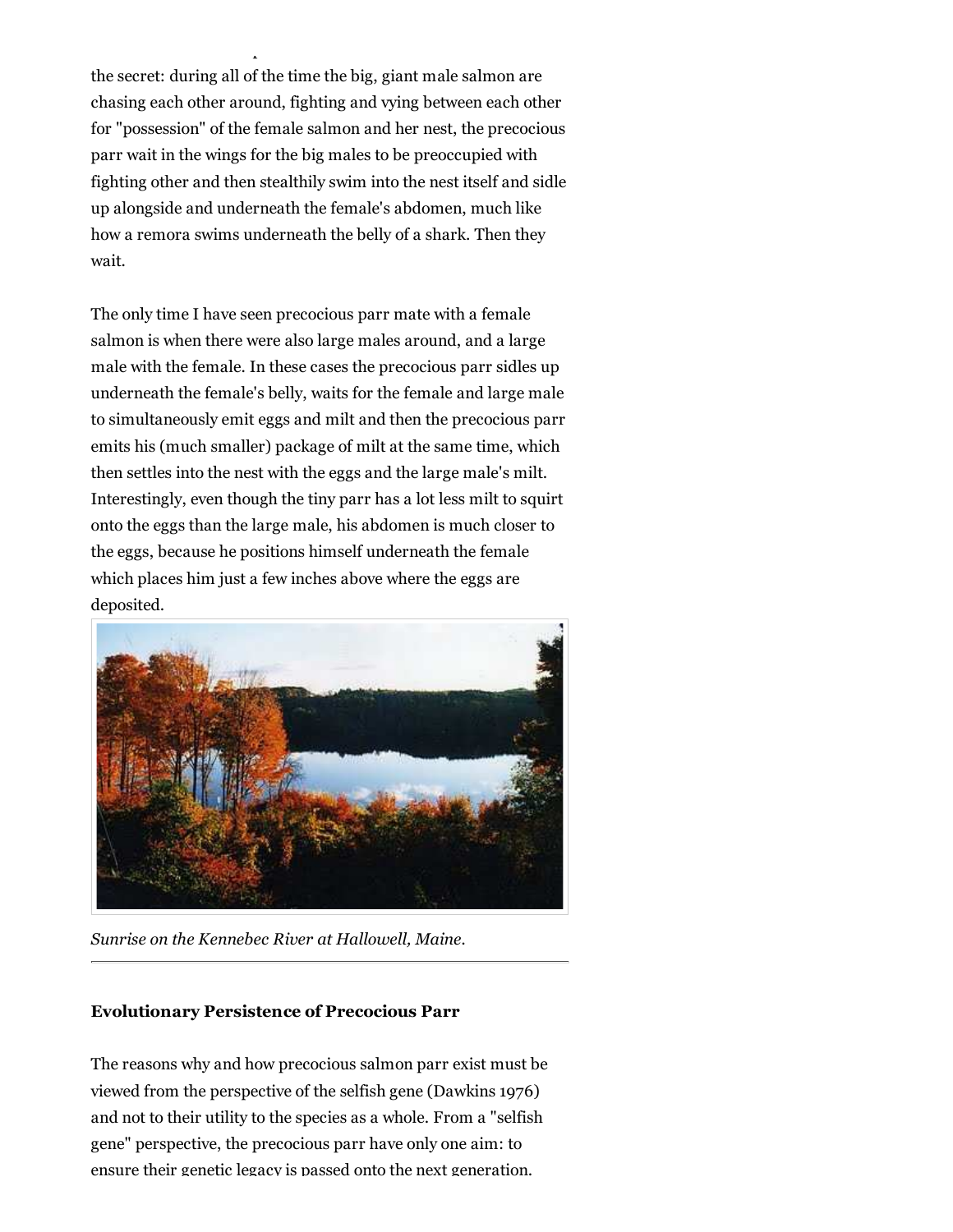The most obvious advantage of precocious parr-ness is that they can avoid waiting until they are 4 years old to spawn, and instead spawn when they are only two years old. As important, the male parr does not have to undertake a 2,000 mile journey in the open ocean before it spawns, as must its larger male competitors.

ensure their genetic legacy is passed onto the next generation.

The drawbacks of precocious parr-ness are several. First, the precocious parr is so tiny that it cannot compete for females with the large adults by driving off smaller competitors (although precocious parr will aggressively drive other precocious parr away from a spawning nest). Second is that during the spawning season, precocious parr lose their secretive nature and swim around the stream in the open during the day with wild abandon, exposing them to being eaten by kingfishers and other streamside predators. This is a threat that large males do not face because there are virtually no streamside predators large enough to attack and carry off a full-sized male salmon. A second threat is that to become sexually mature, male 2+ year old salmon parr must devote approx. 20 percent of their body weight to growing testes and developing sperm and spending the fall of their second year attempting to spawn, rather than conserving their body mass and saving their stored "fitness" to survive the oncoming winter in preparation for swimming to the ocean the next spring. Several studies (listed below) show that the over-wintering survival rate of precocious parr is lower than parr of the same age which do not become sexually mature.

We know the trade-offs of precocious parr-ness must outweigh the risks because precocious parr do exist. This means that whatever genetic proclivity toward making some male parr precocious is at least successful enough to persist in the gene pool. If the disadvantages of precocious parr greatly outweighed the benefits, the genetic recipe for making them would long ago have disappeared. By corollary, we can assume there is some sort of ongoing "stalemate" between the advantages and disadvantages of precocious parr-ness because most male salmon are large four year old adults. If the advantages of precociousness greatly outweighed the disadvantages, contemporary salmon populations would be wholly or mostly made up of small males that never went to the ocean.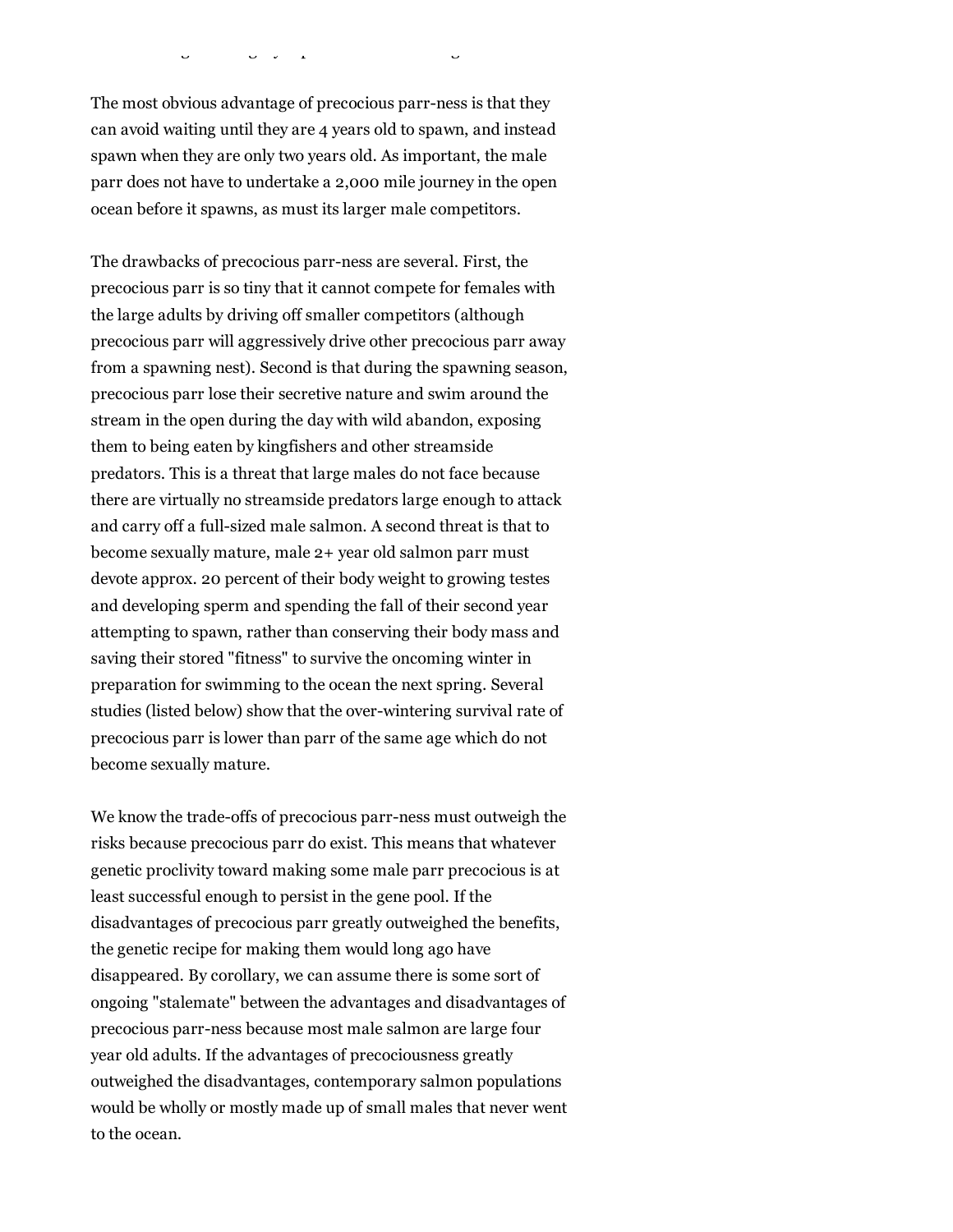Two other facets of salmon behavior contribute to the persistence of precocious male parr. First is that female salmon do all of the nest building work. If males had to contribute to the nest-building effort, the precocious parr would be in bad shape, because their tiny body size keeps them from moving even the smallest river stone, while the large males can move stones just as easily as the largest females. Second is that female salmon do not seem to actively select one mate and then drive off all other suitors. Instead, females spend all of their time building their nest, while the males around them are fully occupied with trying to drive one another away from the female. The female is only "ready" to spawn when she decides her nest is finished and is large enough and deep enough to successfully hold her cargo of eggs. It is only at this time she acknowledges or interacts with the jostling males around her.



*One-year-old native Atlantic salmon parr, Worromontogus Stream, Kennebec River, Randolph, Maine. Watercolor, gouache and pencil. Douglas Watts, 1999.*

#### **Why no female precocious parr?**

The reason precociousness in male salmon works -- and doesn't work for female salmon -- lies in the enormous difference in size between salmon sperm cells and eggs. Salmon eggs are the size of a small pea. A 7 inch female could only hold in her a dozen or so eggs. A 7 inch male can hold in him thousands of sperm cells. In contrast, a full grown female salmon can hold from 5,000 to 15,000 eggs. From the perspective of the selfish gene, the female has a much better chance of passing along her genetic legacy by going out to sea for two years, feeding in the rich ocean environment, growing to 28-36 inches long and being large enough to carry 10,000 eggs instead of becoming sexually mature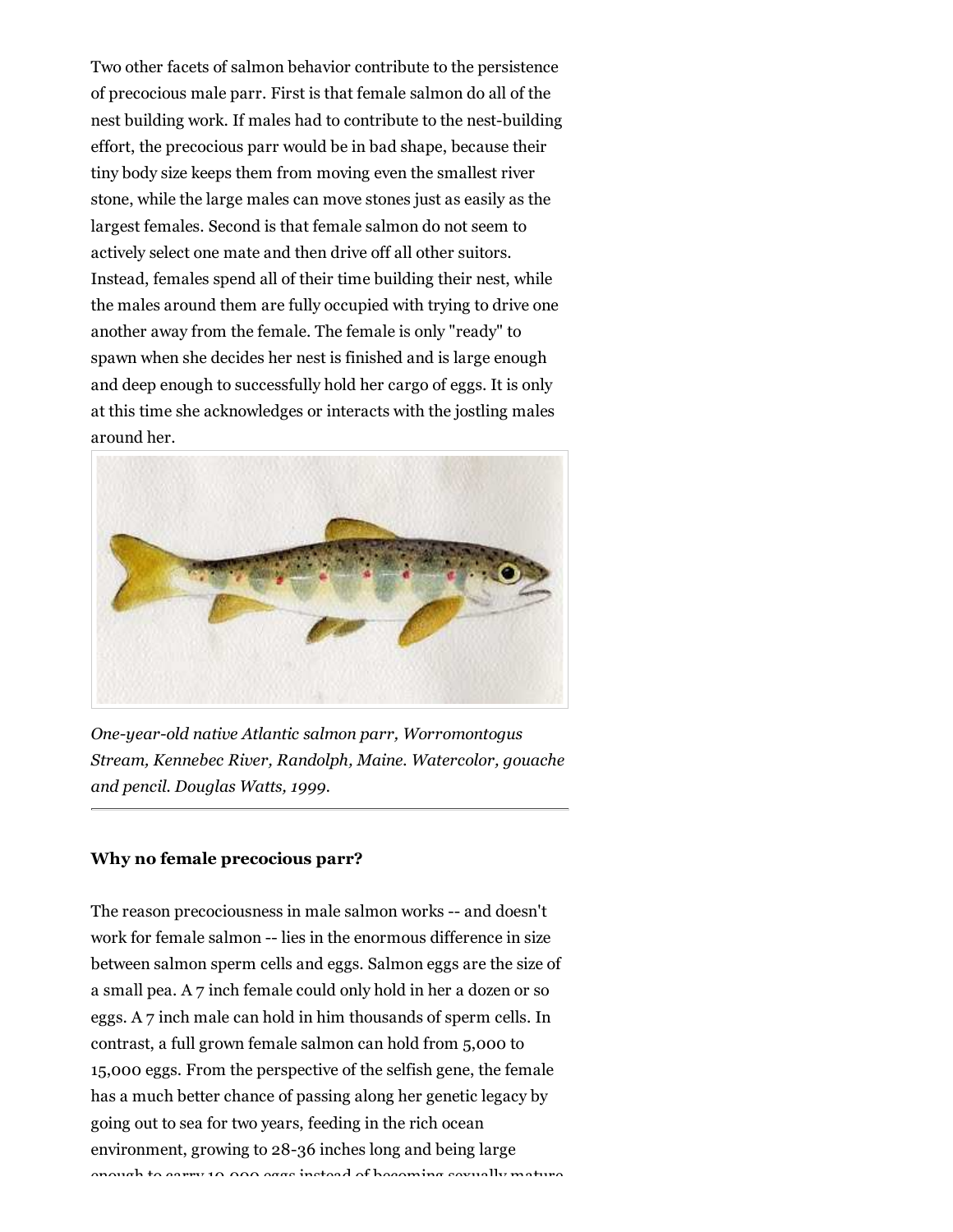enough to carry 10,000 eggs instead of becoming sexually mature at age two, not going out to sea and carrying only 12 eggs. There is also the issue of nest building. The female salmon builds her nest without assistance from males, and it is an arduous task. A 7 inch female could only build a nest the size of a tea cup for her 12 eggs; and few if any males would be willing to use up their sperm supply fertilizing such a tiny amount of eggs. Under the selfish gene concept, the goal of the males is to use their sperm supply to fertilize as many eggs as possible, thus increasing the chance that their genetic legacy will be passed on. The more eggs you fertilize, the greater chance that at least one of the fertilized eggs lives to spawning age itself and passes on part of your legacy. Given that precociousness in male salmon is quite common and precociousness in females is unknown, we can assume that if there ever was a genetic proclivity that created precocious females, it has blinked out of existence every time it arose because it did not "work."



*30 inch long, two sea-winter adult male Atlantic salmon after spawning, Bond Brook, Augusta, Maine, October 1996. Held by Nate Gray, fisheries scientist of Maine Dept. of Marine Resources.*

## **Do females benefit from precocious parr?**

In Atlantic salmon, as humans, each fertilized egg gets one half of its chromosomes from its mother and the other half from its father. From a selfish gene perspective, the female's sole interest is in the welfare of her half of the chromosomes in her fertilized eggs. While she needs a male to mate with, this is only because she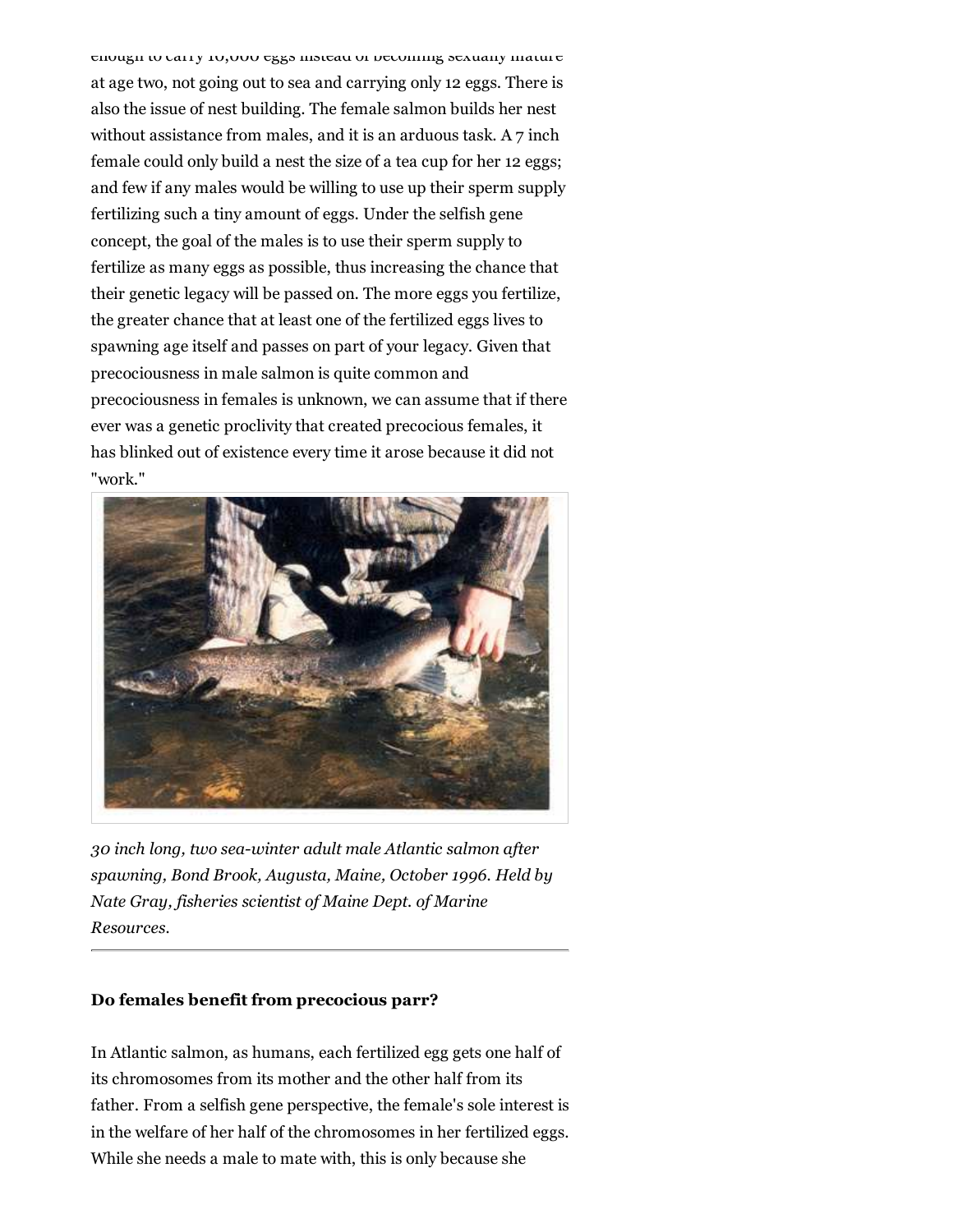needs male sperm cells to ensure that her half of the chromosomes is passed on to her children. In this sense, the female doesn't really care whether her eggs are fertilized by a 24 inch, 36 inch, 40 inch or 6 inch male, as long as they all get fertilized. This is shown by the fact that female salmon do not appear to overtly select certain males as mates and refuse to mate with other males. From a purely statistical standpoint, female salmon benefit from having their eggs fertilized by multiple males because it increases the chance that at least some of the eggs will carry beneficial genetic adaptations from the male and have a better chance of living to adulthood and spawning. The idea is the same as betting on 6 numbers on the roulette wheel rather than putting all your money on one.





*Second breach of Edwards Dam, Kennebec River, Augusta, Maine, August 12, 1999.*

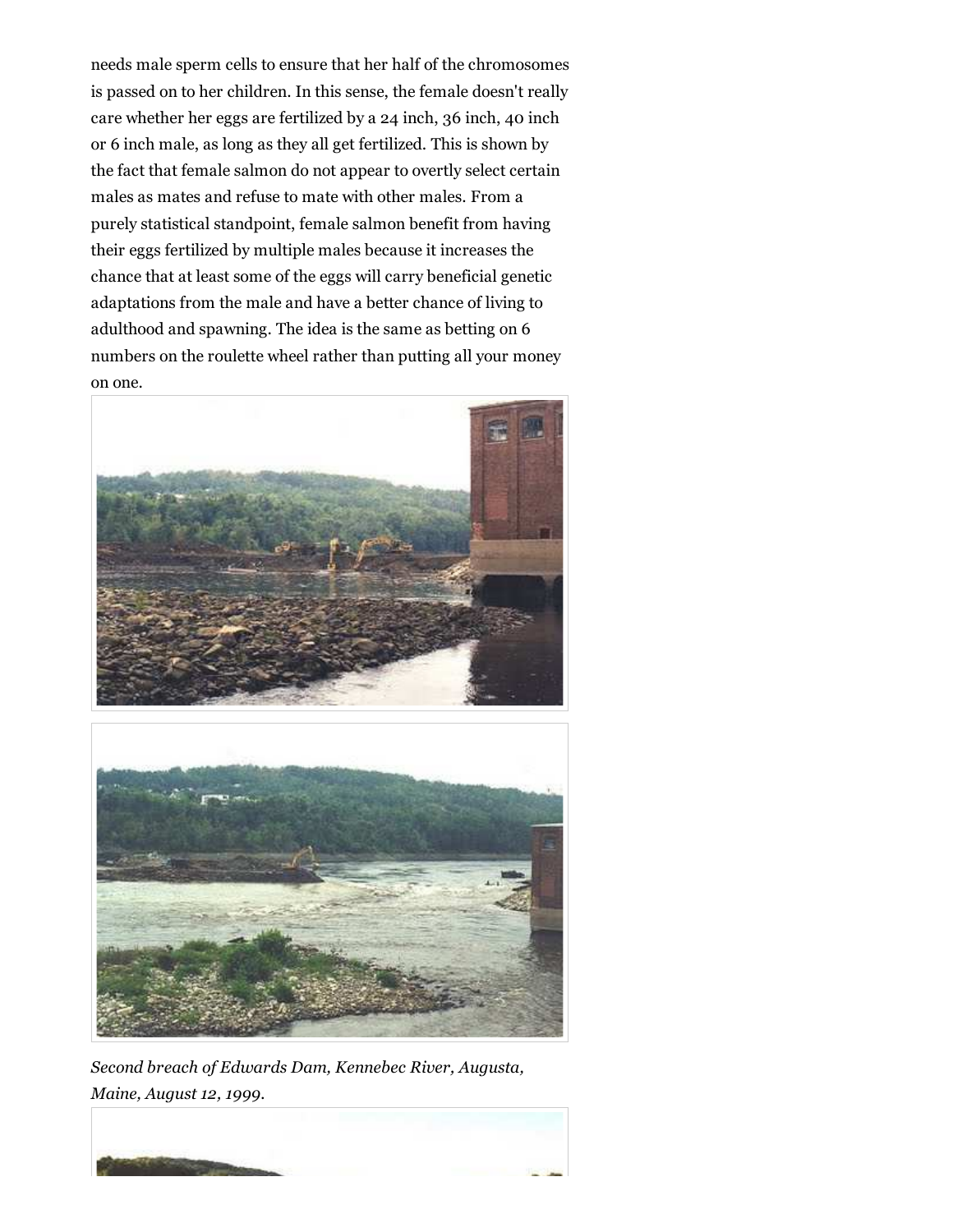

*Kennebec River at Augusta, Maine, July 2000, one year after removal of the Edwards Dam. The dam was located in the upper center of the photo.*

#### **Male vs. Female salmon Imperatives**

A large male Atlantic salmon contains millions of sperm cells, enough to fertilize all of the salmon eggs deposited by every female in a salmon river. A female, in contrast, carries between 5-10,000 eggs. From a purely statistical standpoint, it is in the female's interest to have her eggs fertilized by multiple males, which allows her genetic legacy (half of the chromosomes in each egg) to benefit from any potential genetic advantages contained in the various males in the river.

Male salmon have a powerful motivation to prevent other males from spawning with females, because every egg fertilized by another male is one that he did not fertilize. The female, on the other hand, benefits from having multiple males fertilize her eggs. This helps to explain why males devote all their time on the spawning beds to driving away other males from a female; and why females show little interest in selecting one male and spurning others.

This also helps to explain the existence of precocious salmon parr. Under the rules described above, the female benefits from having a precocious parr sneak under her belly just as she emits her eggs and casting his small cargo of milt onto them, even as the large male is next to the female doing the same thing. The large male does not want the precocious parr anywhere near the female when she is releasing her eggs because he wants to make sure that only his milt touches and fertilizes all of her eggs. By hiding underneath (or on the opposite side) of the female as she emits her eggs, the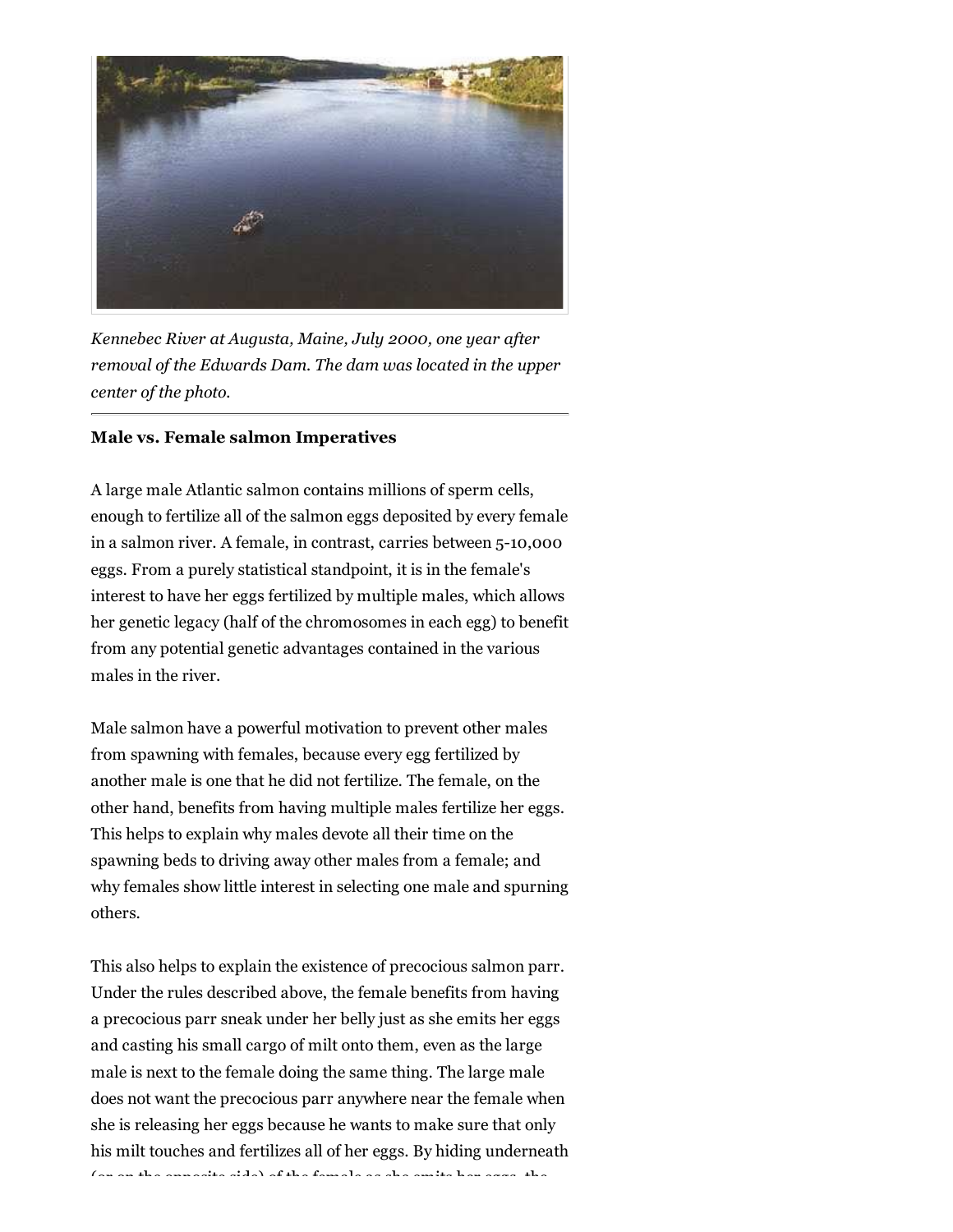(or on the opposite side) of the female as she emits her eggs, the precocious parr stands a good chance of not being noticed by the large male and is able to eject his milt at about the same time as the large male ejects his milt, creating the opportunity that at least some of the parr's milt will reach an egg and fertilize it, thereby thwarting the large male's efforts to fertilize all of the eggs himself.



*30 inch Atlantic salmon at mouth of Bond Brook, Kennebec River, Augusta, Maine, July 2005.*

## **Species benefits of precocious parr**

An important rule of evolutionary behavior is that individuals of a species do not do things to benefit the species as a whole. Each individual is trying to pass on their own individual genetic legacy and that is it. To the extent that one individual's efforts to pass along his or her own genes creates inherited adaptations that are spread through a population, you can (very cautiously) examine how adaptations that help one individual pass on their genetic legacy can ultimately increase the fitness of a larger group of individuals. This is especially true where some type of calamity has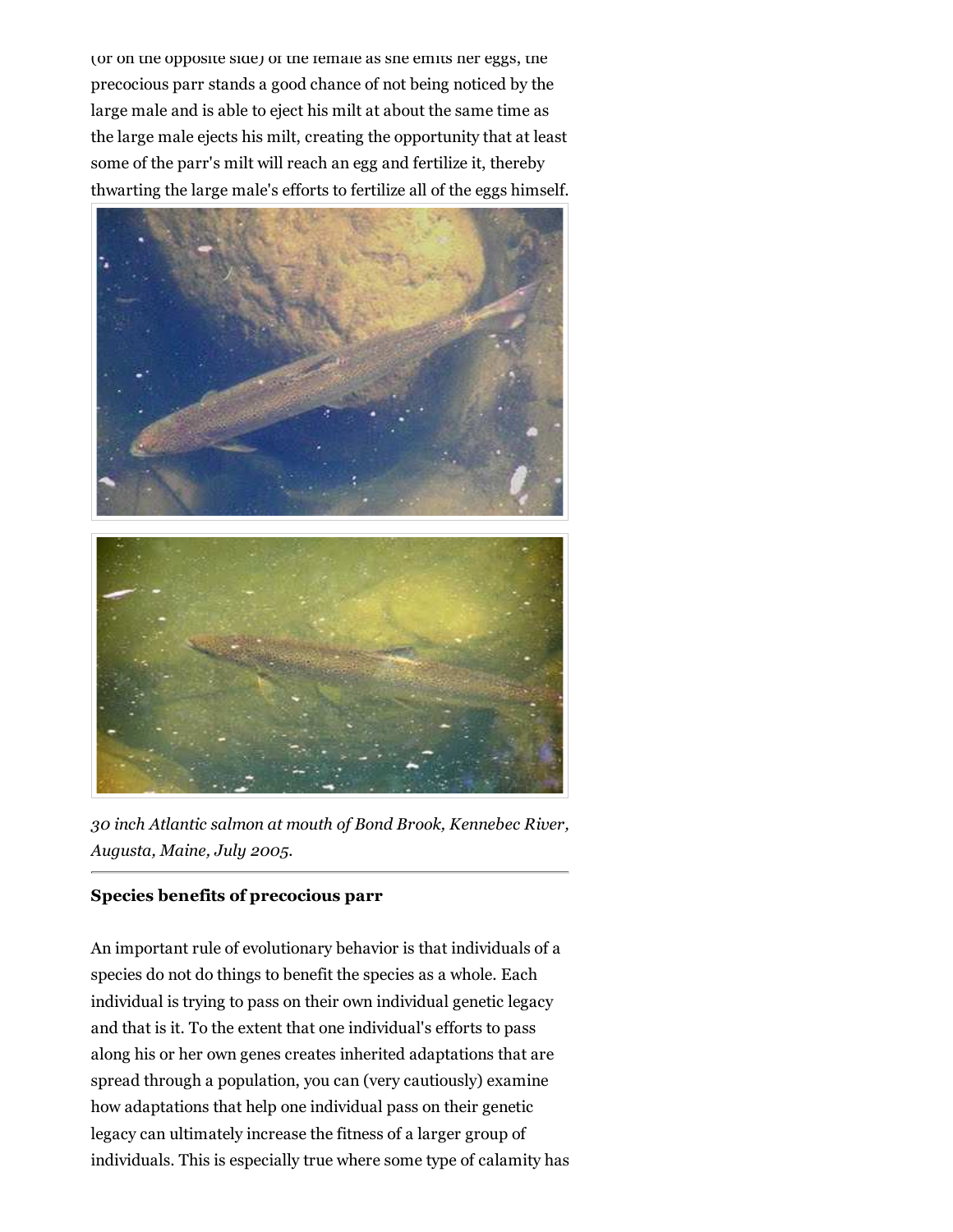caused a drastic reduction in localized population size.



*Female Atlantic salmon digging her spawning nest in upper Bond Brook, Kennebec River, Augusta, Maine, October 1998.*

This fact was made apparent to me in 1998 in Bond Brook in Augusta, Maine. Bond Brook is a very small (25 square mile) watershed which enters the Kennebec River just below the site of the Edwards Dam, an impassable structure built in 1837 that almost completely wiped out the Kennebec River's Atlantic salmon population. The dam was removed in 1999. For several decades prior to 1999, Bond Brook was one of the only places below the Edwards Dam that contained quality Atlantic salmon spawning and nursery habitat, and for this reason, a dozen to several dozen adult salmon would swim up the brook each fall and spawn. These few salmon represented the last, tiny struggling remnant of the Kennebec's original salmon population, which exceeded 100,000 adults prior to the construction of the Edwards Dam in 1837.

In 1996 I located a previously unknown Atlantic salmon spawning area several miles up Bond Brook in a remote, roadless area that required a long, muddy walk to reach. In this reach, the habitat was nearly pristine and ideal for spawning salmon and their young. In late October 1998 I hiked into this habitat and was very pleased to find a large female digging her nest, accompanied by two large males, who fought and chased each other constantly for control of the lone female. Hiding in the tall grass next to the brook bank, I was able to spend several hours observing the stream and the salmon without being noticed, even though the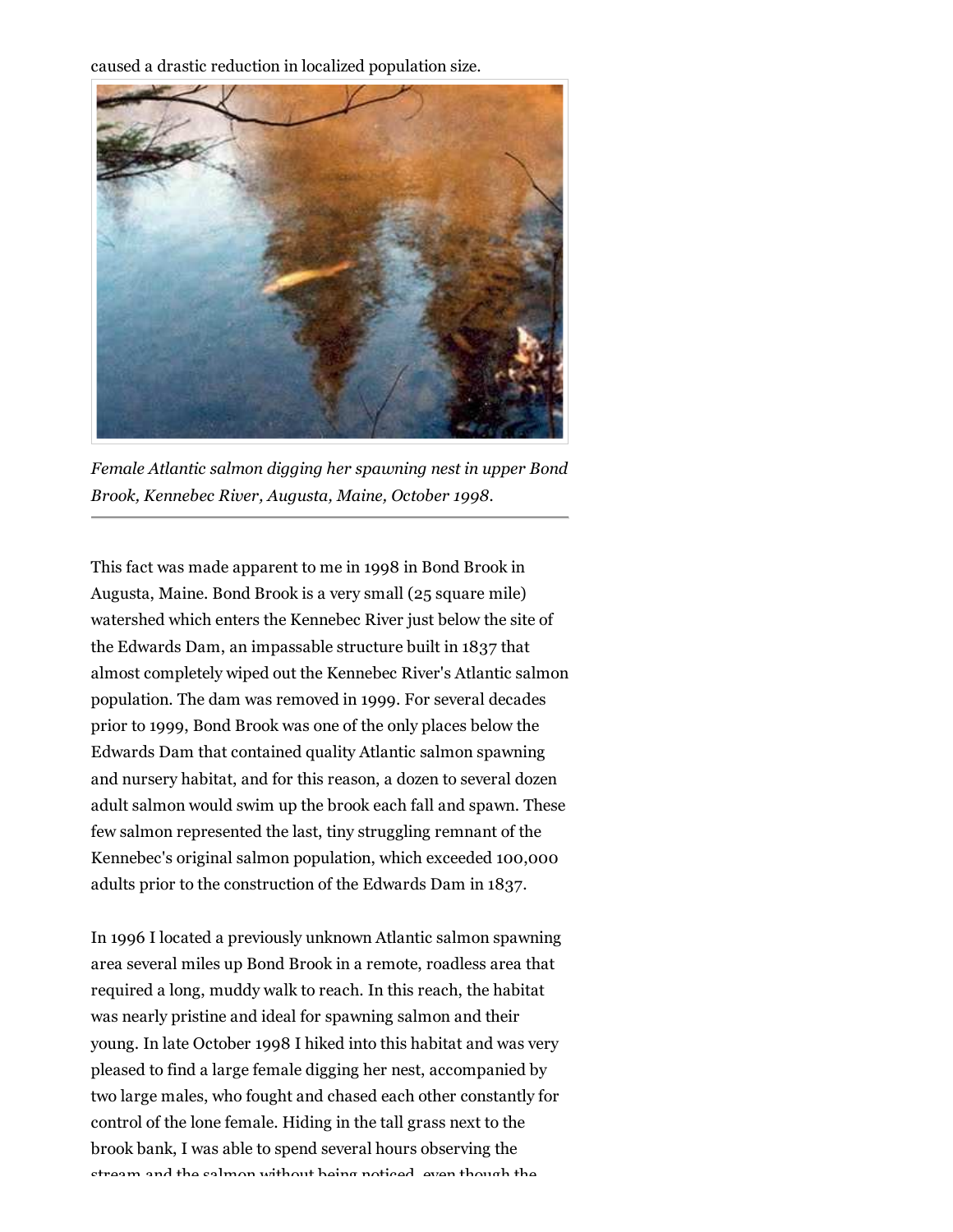stream and the salmon without being noticed, even though the salmon were only 15 feet away from me. During this time, I noticed a dozen precocious male salmon parr swimming all around the female's nest, constantly chasing each other away from the nest and vying for "ownership" of it, even as the two large males did the same thing to each other. The precocious parr behaved exactly toward each other as the two large males toward each other. They all viewed each other as competitors and rivals for possession of the nest and the female salmon building it.

What struck me was that in such a depauperate, remnant salmon population (with only one female and two large males in this stretch of brook and a total population of perhaps 30 adults), the addition of the dozen precocious parr I saw darting about greatly increased the effective breeding population of the brook. From the female's perspective, a fertile male is a fertile male, even if one is 30 inches long and the other is only 6 inches long. It is in the female's interest to have her eggs fertilized by as many different males as possible. If there were no precocious parr in the stream reach I observed in 1998, the female's eggs would at best be fertilized by two males, and perhaps only one, if the larger male was successful at driving the smaller male away and fertilizing all of the female's eggs. With the dozen precocious parr present, and because of their sneaky way of swimming underneath the female's belly without being noticed by the large males, the female's eggs had the opportunity of being fertilized by as many as 14 different males. While each baby salmon that hatched in spring 1999 from this site would have the same mother, they would have perhaps as many as 14 different fathers.

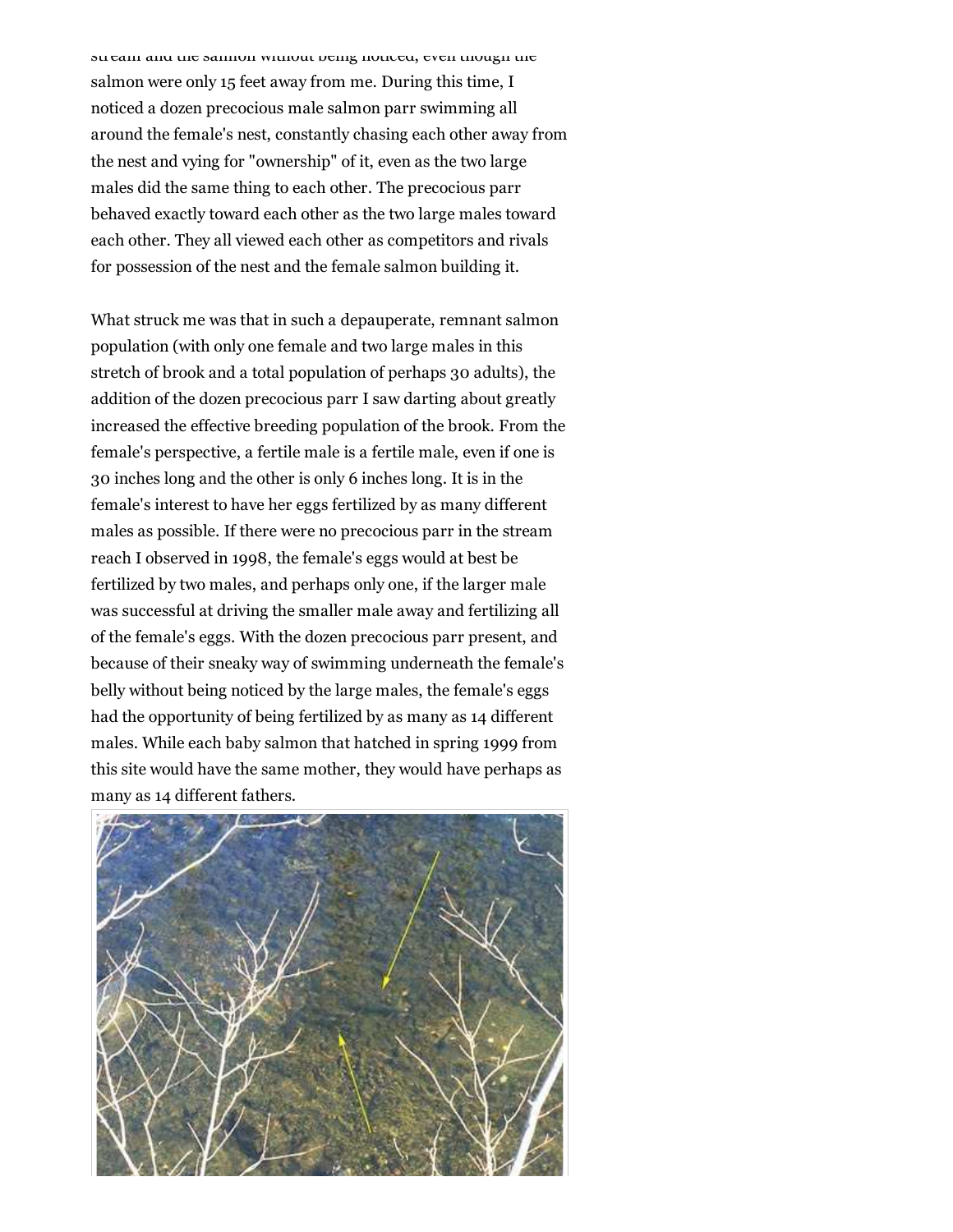*Large male and female Atlantic salmon just above the female's spawning redd in Cobbosseecontee Stream, downtown Gardiner, Maine, November 1997. I took this photo 25 feet up in a red maple tree. On this same afternoon, I observed several precocious male salmon parr occupying the redd below.*

#### **Precocious Parr, Genetic Drift and Bottlenecking**

Animal populations reduced to extremely small sizes must mate with closely related members of the population or go extinct. They have no choice. This fact is especially pronounced in Atlantic salmon, which display a tightly focussed homing instinct to the stream and river of their birth and in doing so increase the chance of mating with close relatives. In a large, healthy salmon population with hundreds of fertile males and females in a short reach of river, the chance of a full sibling mating is quite small because it requires, by pure chance, a male salmon selecting his sister even in the presence of dozens or hundreds of other females who are more distantly related. But in a very small, impoverished salmon population, where only a handful of males and females spawned, there is a very high likelihood that many of the males and females returning four years later are full or half siblings. Given the choice of spawning with a sibling or not spawning at all (and not passing on their genetic legacy), the salmon must spawn with "who they brought." Over time, such a pattern of repeated sibling mating can have a very negative effect, which is well known in humans via cases of human incest. Sibling mating is bad because many diseases and birth defects are caused by the mother and father sharing the same rare, debilitating gene which is only activated when an offspring inherits it from both its mother and its father. When distantly related males and females mate, the chances of both having this debilitating gene are very low. But if the mating pair are siblings, the chance that both have the defective gene can be quite high.

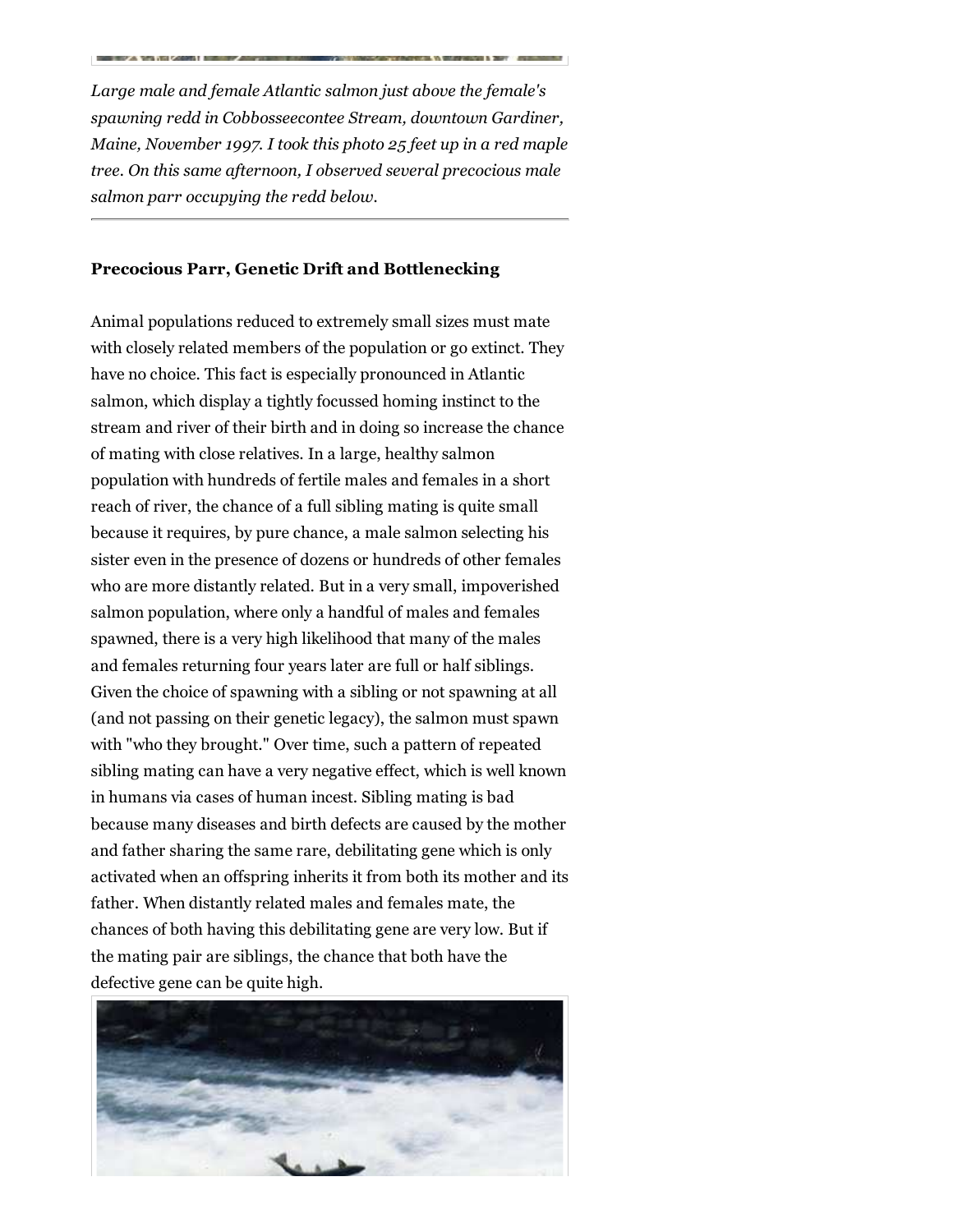

*Large Atlantic salmon trying leap over an impassable 1850s dam on Cobbosseecontee Stream, Gardiner, Maine, Nov. 11, 1996. The dam is still impassable.*

An analogy is a deck of cards. Let's say you play a card game where each player draws a card and places it on the table. If the cards match exactly, both players "die." If the cards don't match both players "live." In such a game the risk of living and dying is dependent on the number of cards in the deck. With a 52-card deck, the players might have to go through many full decks to each throw down the same card at the same time. But now add a variation. Each time the players go through a full deck without getting a match, each has to remove some cards from their deck (say, remove all the kings, then the queens, then the jacks, and then all the 10s, etc.) With every round of the game, the chance that the players will throw down the exact same card increases because they always share the same set of cards but the total number of cards decreases. As the deck grows smaller and smaller, the chance that both players will throw down the same card approaches unity. This is a rough analogy to the effects of genetic "bottlenecking" due to a greatly reduced population size where genetic variation is sharply reduced because of the need for close relatives to mate with each other or not mate at all.

Now let's add precocious parr to our card game. Let's assume that each time a male and female "player" goes through a full deck without losing (ie. throwing down a matching card) is equal to one spawning season for Atlantic salmon. Because our game assumes a rapidly declining population of adult salmon (due to losses of adults and juveniles at dams, from human capture), we invoke a penalty after each game where each player removes all of the cards of one number before starting the next round, leaving them with fewer cards, and fewer chances of a mismatch (and their offspring living) and a greater chance of an exact match (and their offspring having a genetic defect and dying). Because an adult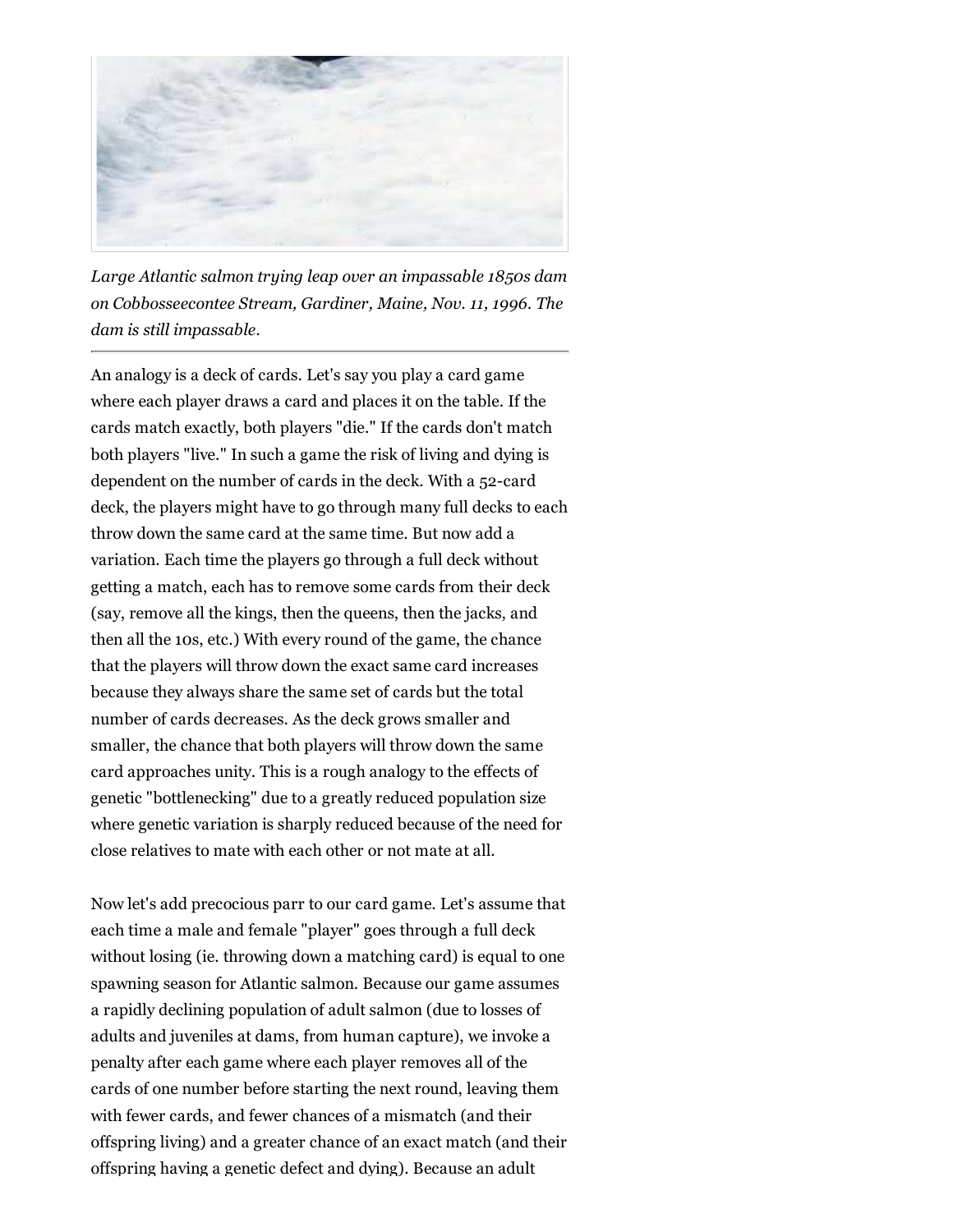female having her eggs fertilized by a precocious male parr eliminates the chance of sibling mating (by definition a 2 year old precocious parr is not a sibling of a mature 4 year old female), the addition of precocious parr to the spawning stream decreases the chance of a female mating with a sibling male.

offspring having a genetic defect and dying). Because an adult

We can approximate this change in our card game by reducing (by some number) the amount of cards each side loses after each round of the game from what it would be if precocious parr were not present and available to mate with adult females. This is because, without precocious salmon parr, the chance that a 4 year old female and 4 year old male being siblings in a very depressed salmon population approaches one, and the increase in the chance of deleterious genetic defects and diseases due to sibling mating increases dramatically.

Using our card game as an analogy for the genetic shuffling between male and female Atlantic salmon, precocious parr are an important buffer against the tendency of a declining salmon population to enter a genetic bottleneck where siblings increasingly tend to mate with direct siblings, resulting in a continued reduction in genetic variation and an increase in harmful defects caused by the mother and father each having copies of the same harmful gene.

#### **Precocious parr cannot mate with their siblings**

Due to the two-year separation between precocious male parr and their 4-year-old female mates, it is impossible for precocious parr to ever mate with their sisters. This is because only male salmon are precocious and all of their sisters must reach age 4 before they reach spawning age. When the precocious males are trying to spawn at age 2, their sisters are nearby in the same stream, still two years away from reaching sexual maturity. In contrast, nonprecocious male parr and their sister parr each spend two years in the ocean before returning together to spawn at age 4. This creates a fairly high chance (especially in small, impoverished populations) that brothers and sisters will mate. In a large, healthy population the chance of direct sibling mating is greatly reduced by the large number of available, unrelated male and females in any river reach. While sibling mating in a large river population is statistically possible (and undoubtedly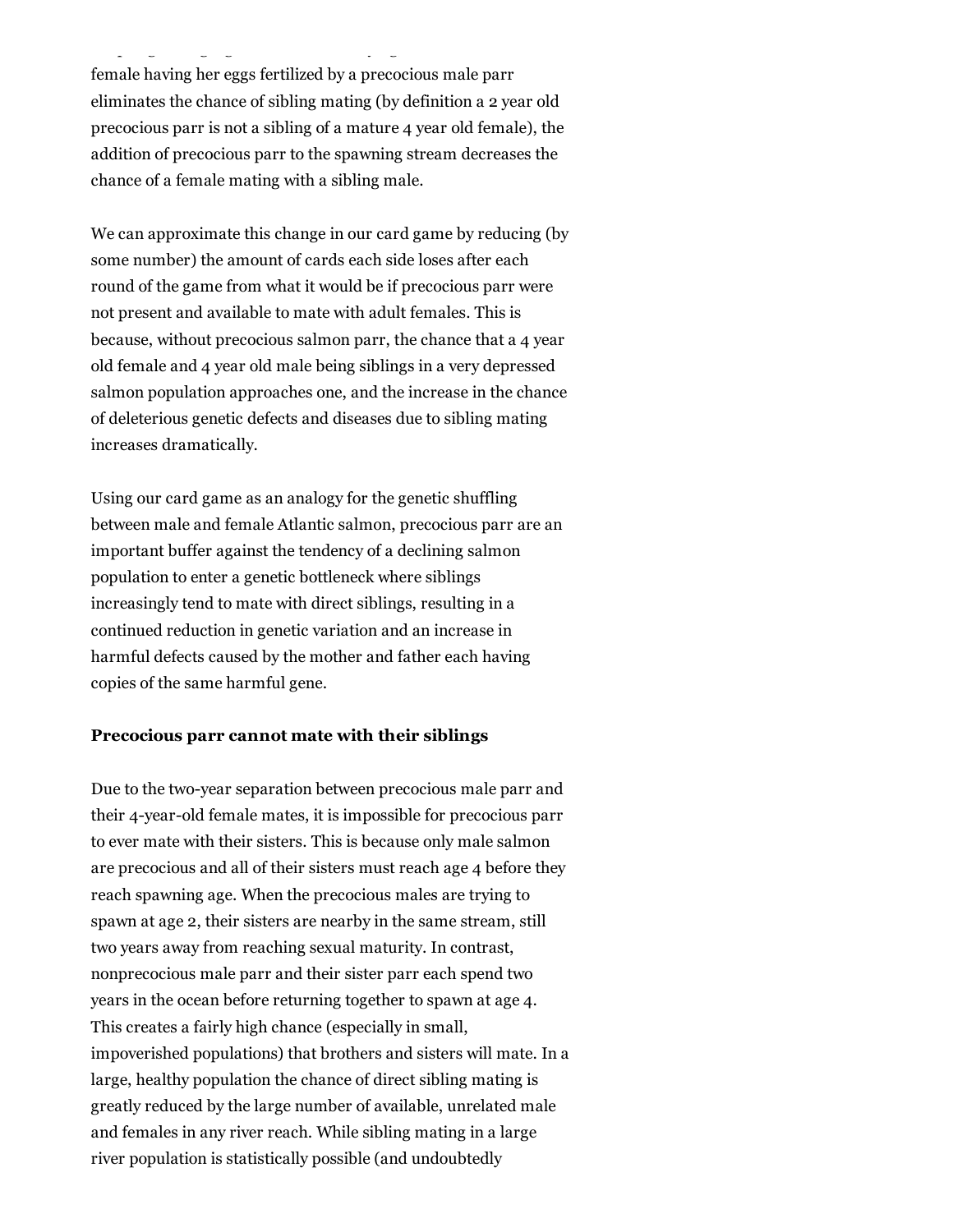happens), the number of matings between unrelated salmon is much larger. In a very depressed salmon population where most of the juveniles arise from a handful of closely related adults, sibling mating becomes the rule rather than the exception.

# **Precocious parr and newly established salmon populations**

Precocious parr should assist the establishment of persistent Atlantic salmon populations in unoccupied habitat (in contrast to the "the last survivors model" described above, this model would be the "first pioneers" model). While Atlantic salmon have an acute homing instinct which causes them to return to the river reach where they were born, some Atlantic salmon break from this instinct and explore and colonize suitable habitat where few, if any, salmon are present. This "straying" instinct is well documented in Atlantic salmon, although it is adopted by only a small (1-5 percent) of salmon, with most (95 percent) returning to the same river, stream and even gravel bar where they were born (Baum 1997).

A pioneer group of Atlantic salmon colonizing an uninhabited stream is comprised of just a few spawning males and females. The success of this colonization effort depends on the progeny of the first pioneers surviving in the stream to adulthood and returning to the same stream to spawn. In such a nascent population, sibling and half sibling mating is practically guaranteed.

Precocious salmon parr provide a unique opportunity for newly established salmon populations to "mix-up" their mating combinations by allowing cross-generational spawning between 4 year old females and 2 year old males. This greatly reduces the chance that all of the offspring in an early spawning generation are produced by the mating of siblings or half siblings.

#### **The needs of the "selfish genes" of Atlantic salmon**

In this era of Atlantic salmon populations approaching extinction, the primary focus of Atlantic salmon biologists and conservationists is on the preservation of Atlantic salmon populations rather than the welfare of any one individual Atlantic salmon (although obviously the former is completely dependent on the latter). Evolutionary biology requires us to examine Atlantic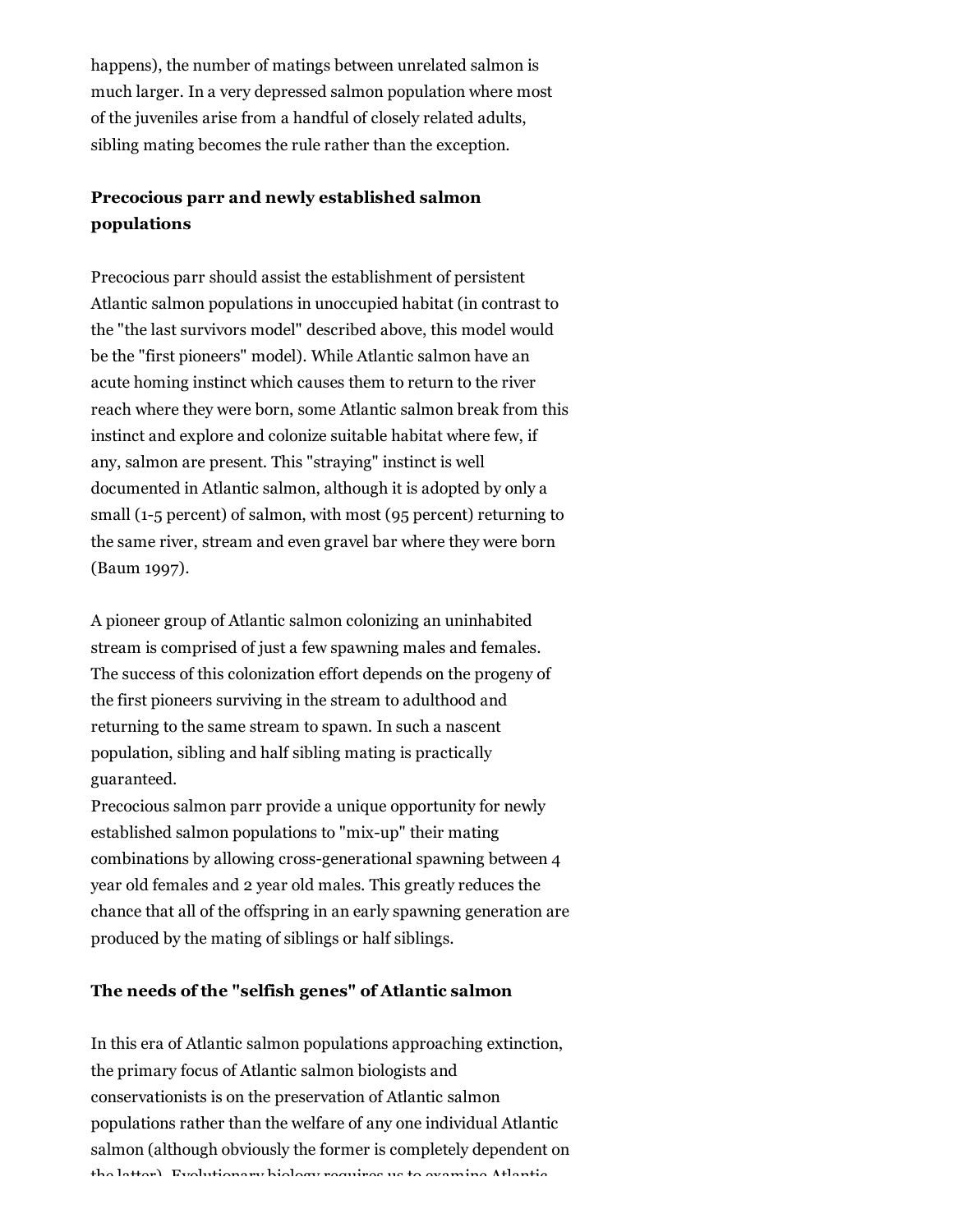the latter). Evolutionary biology requires us to examine Atlantic salmon strictly through the lens of individual salmon trying to preserve their legacy by surviving to spawning age, mating, and giving birth to salmon that also spawn. This is especially true in the case of precocious male salmon parr. While we can theorize or surmise that precocious parr increase the fitness of a local population, stave off the extirpation of depressed populations, and increase the chance that newly established populations will persist, we cannot forget that the genetic adaptations which allow 2+ male salmon parr to be sexually mature two years earlier than most of their cohorts was not "designed" for these purposes. A more appropriate way of characterizing this genetic adaptation is that it has persisted in Atlantic salmon populations because in some statistical way it confers a neutral or positive survival advantage to those salmon who are born with it; and that the "success" of this peculiar life history strategy can be estimated by its prevalence or absence in the gene pool of Atlantic salmon today. Presumably, in Atlantic salmon populations decimated by long-term anthropogenic effects (as in the U.S.), if precocious parr provided a neutral or negative benefit to survival of their offspring, it would have disappeared from the remaining gene pool of U.S. salmon. By an admittedly speculative analytical basis, the adaptation of precocious parr seems to provide individual Atlantic salmon in highly depressed remnant populations an important hedge against the environmental and genetic forces which conspire to drive remnant populations to increased dimunition and extirpation.

Precocious parr mitigate against harmful environmental effects face by young salmon as they try to migrate downstream as smolts and live in marine waters for two years before they return to spawn. This is accomplished by allowing some male 2+ parr reaching sexual maturity in their own natal stream without having to live to age 4 or survive a perilous 2 year journey back and forth across the Atlantic Ocean to their feeding grounds near Greenland.

The adaptation of precocious parr mitigates against the harmful effects of genetic bottlenecking and genetic drift in small, declining, remnant Atlantic salmon populations by reducing the chance that most or all returning adult salmon are forced to mate with their sisters and brothers or not mate at all. Precocious male salmon parr have a unique life history because they mate at age two with females that are age four or older. This guarantees that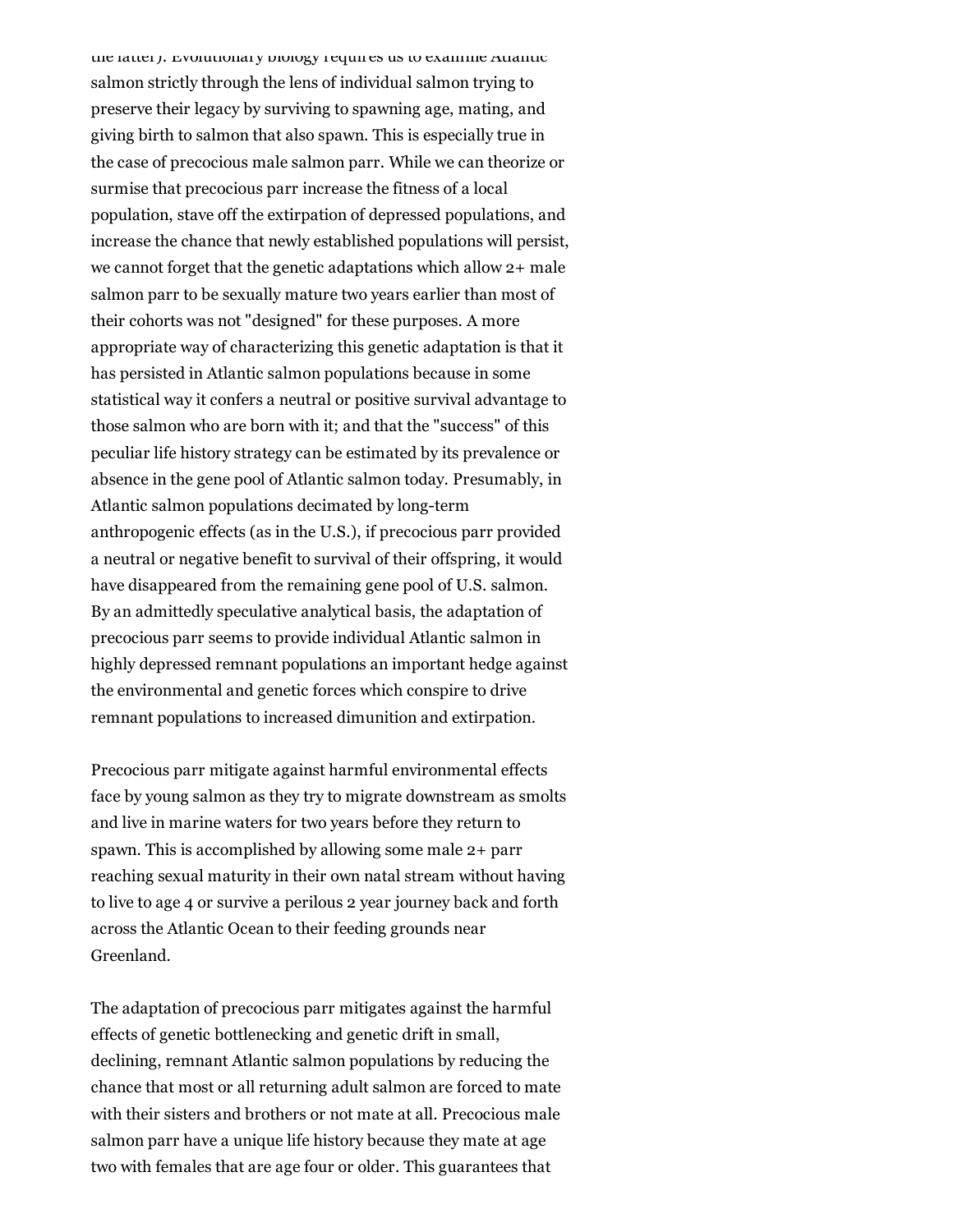they will not mate with their siblings or close relatives. The presence of numerous precocious parr in an impoverished Atlantic salmon spawning stream greatly increases the effective population size of the stream by greatly increasing the number of potential fathers for the available females' egg cargo. Due to their young age, precocious parr have different mothers than the females they try to mate with and the adult males they compete with. This means precocious parr increase the effective population size of mothers in a given stream because they do not share a mother with any of the adult males and females. In contrast, in a very depressed and small population, it is possible that most of the adult male and female salmon have the same mother.

## **A Theory Explaining Precocious Male Atlantic Salmon Parr**

It is likely that all male Atlantic salmon carry the necessary genes to allow them to become precocious, ie. to become sexually mature prior to migrating to sea as smolts. It is also possible that this gene for precociousness tends to be triggered by the relative presence or absence of male salmon testosterone in a salmon spawning stream. A spawning stream occupied by a large number of adult males carries a much higher "signal" of male salmon testosterone than a stream with very few adult males. If the presence of salmon testosterone inhibits the genetic expression of precociousness in 2+ male salmon parr, the number of male parr in the stream displaying precociousness would be higher if there were few adult males.

Such an environmental triggering would explain why recent field research shows a higher incidence of precociousness in small, depressed Atlantic salmon population lacking adult males and a lower (observed) incidence of precociousness in salmon populations with a large number of adult males. Support for this theory is shown by the fact that male brown trout (*Salmo trutta*) and brook trout (*Salvelinus fontinalis*) typically become sexually mature at age 2-3. Two sea-winter Atlantic salmon become sexually mature at age 4, three sea-winter salmon at age 5 and male grilse at age 3. In contrast, sexually mature female anadromous Atlantic salmon less than age 4 are extremely rare. Among brook trout and brown trout, its closest cousin species, sexual maturity for male Atlantic salmon at age 2 is the norm, ie.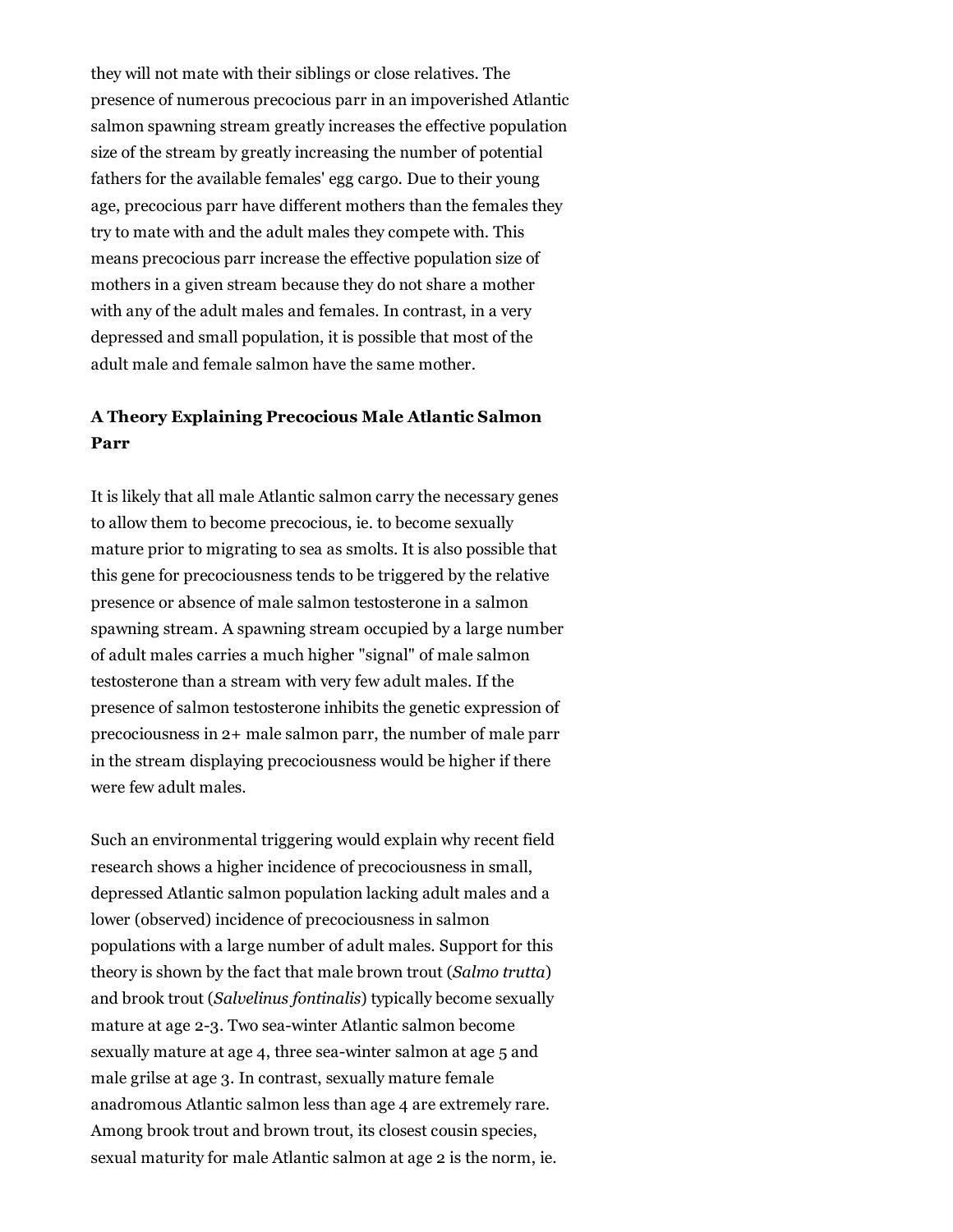the age at which precocious salmon parr become sexually mature. Only in healthy anadromous Atlantic salmon populations do males tend to delay their sexual maturation until age 3, 4 or 5. This suggests an environmental inhibiting factor keeps most anadromous male Atlantic salmon from exhibiting their "normal" sexual maturity at age 2 and delays it until age 3, 4 or 5; the existence of precocious parr suggests a relaxing of this inhibition; and this relaxation is expressed most prominently when a local population lacks adult males. From this we can deduce an inverse relationship between the number of precocious parr in a spawning stream and healthy survival conditions for those male Atlantic salmon which go to sea before spawning.



*Large Atlantic salmon, Cobbosseecontee Stream, Kennebec River, Gardiner, Maine. Nov. 11, 1996.*

**UPDATE:** A recent research study of southern European salmon populations (Garcia-Vazquez et al. 2001) seems to confirm the above theories of species benefits in depressed Atlantic salmon populations from the presence of precocious male parr. The study states in part:

"Mature juvenile males may have saved south European Atlantic populations from extinction, given the depressed size of populations for a number of decades. This point suggests that these populations may be under intense selection for maturation of juvenile males, and hence that the relative preponderance of mature juvenile males in the southern populations may be an adaptive response to anthropogenic depletion of anadromous salmon numbers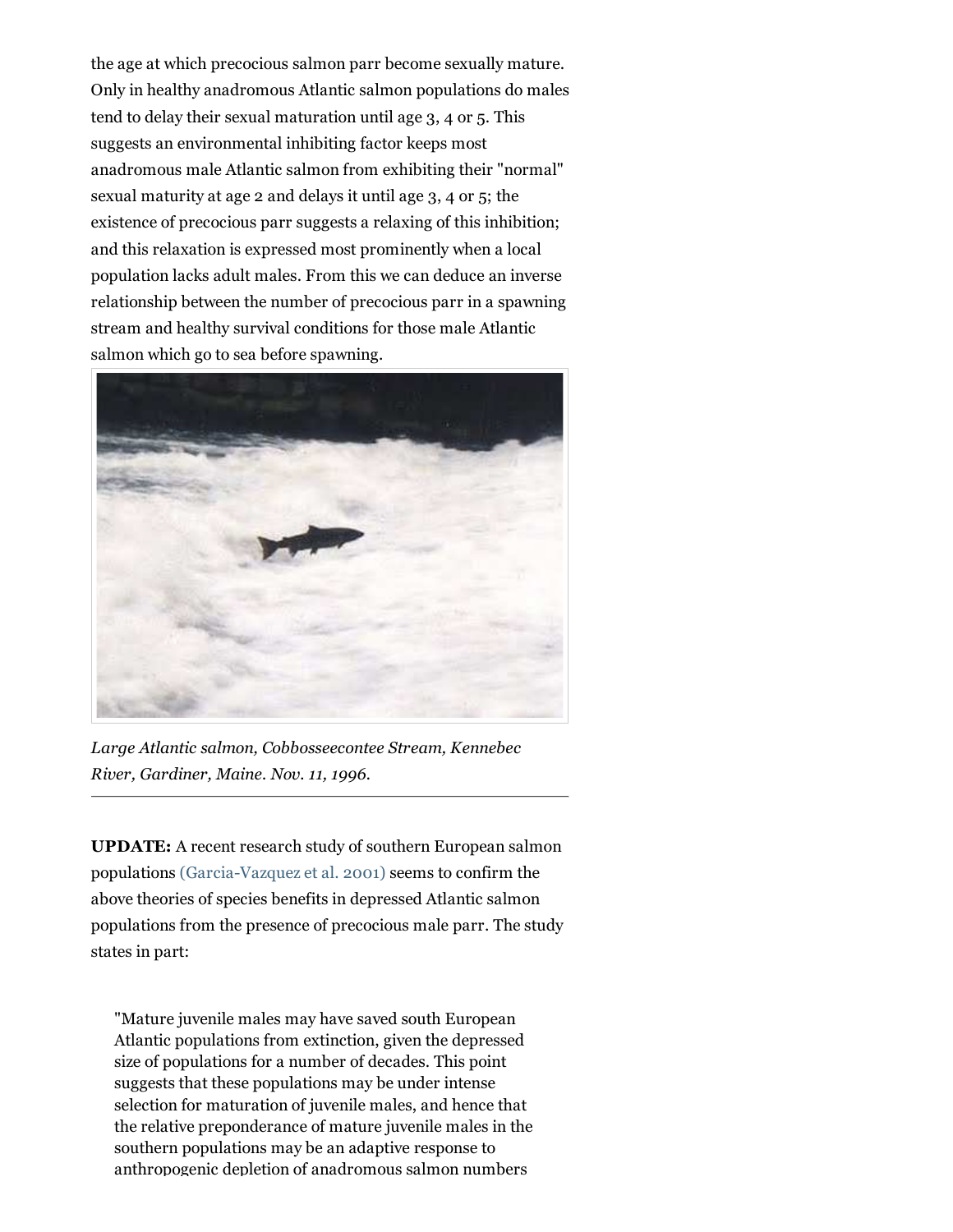anthropogenic dependent of an adressed of analysis salmon numbers  $\mathbf{a}$ .... In conclusion, precocious Atlantic salmon parr contribute to balance the sex ratio, enlarge the effective population size, and increase outbreeding. In addition, they fertilize most eggs in the interspecific matings between Atlantic salmon and brown trout. Sneaking behavior has not been evidenced in small maturing brown trout, this being the main reproductive difference between brown trout and Atlantic salmon in wild southern European populations."

#### **Works Cited:**

Baum, E.T. 1997. *Maine Atlantic Salmon: A National Treasure.*

Atlantic Salmon Unlimited. Hermon, Maine.

Dawkins, R. 1976. *The Selfish Gene.* Oxford University Press. London, England.

Garcia-Vazquez, E., P. Moran, J. L. Martinez, J. Perez, B. de Gaudemar, and E. Beall. 2001. *Alternative Mating Strategies in Atlantic Salmon and Brown Trout.* The Journal of Heredity 2001:92(2).

Myers, R.A, J.A. Hutchings. 1987. Mating of Anadromous Atlantic salmon, *Salmo Salar L.,* with mature male parr. J. Fish Biol. (1987) 31, 143-146. PDF here.

Saura, M. et al. 2008. *Impact of precocious male parr on the effective size of a wild population of Atlantic salmon.* Freshwater Biology. Vol. 3 No. 12. pp. 2375-2384. Blackwell Science, Oxford.



*Mark Kemezys (1961-2009) at the ledges and falls at the head of tide of Bond Brook, Kennebec River, Augusta, Maine in spring*